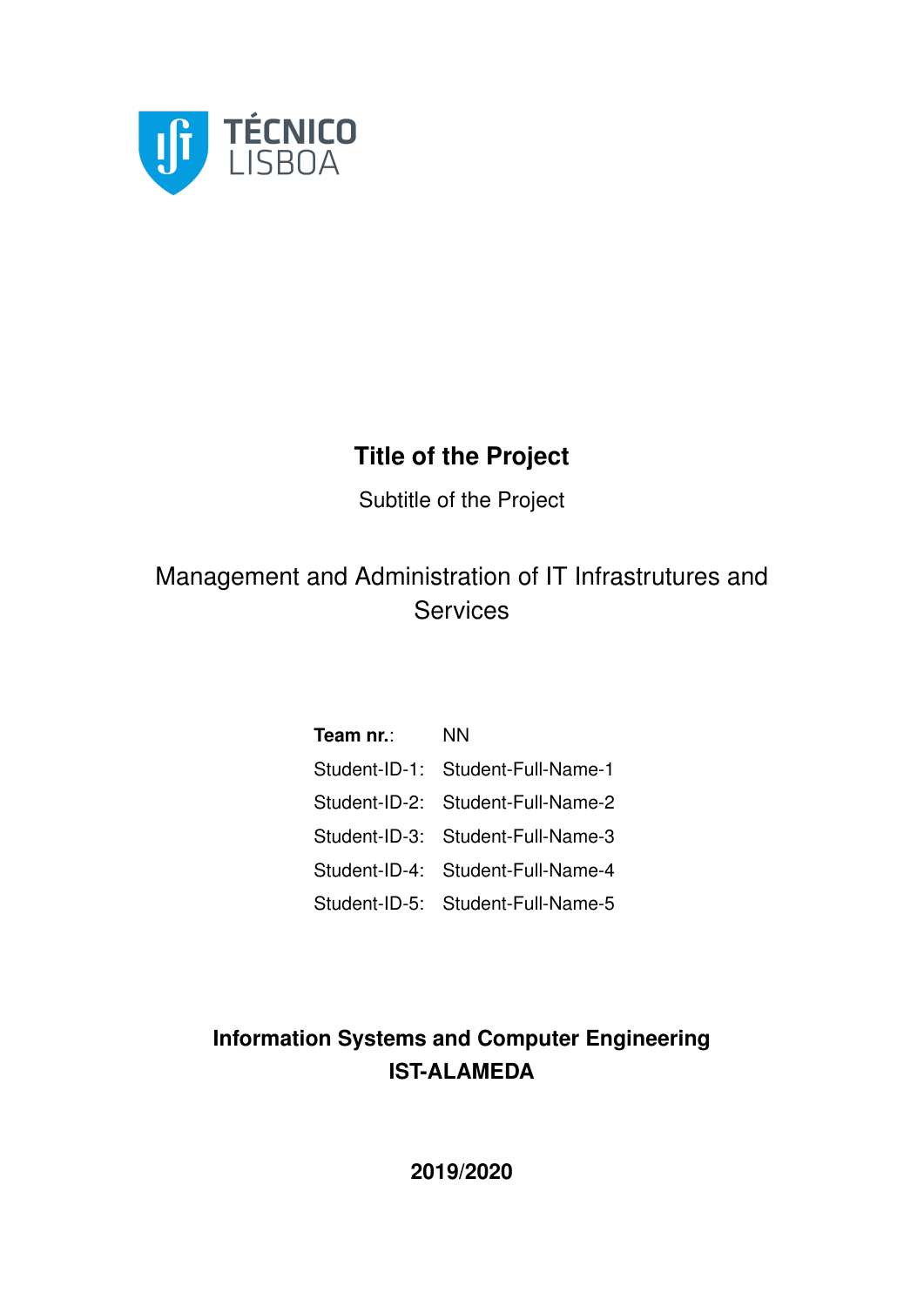# **Contents**

|                |                  |                                                                                                                | iii            |  |  |  |  |  |
|----------------|------------------|----------------------------------------------------------------------------------------------------------------|----------------|--|--|--|--|--|
|                |                  | List of Figures (Alberta Lands Lands Liberal Liberal Lands Liberal Liberal Liberal Liberal Liberal Liberal Lib | iii            |  |  |  |  |  |
| 1              |                  | <b>Executive Summary</b>                                                                                       | $\mathbf{2}$   |  |  |  |  |  |
| $\overline{2}$ |                  | <b>This is One Chapter</b>                                                                                     |                |  |  |  |  |  |
|                | 2.1              |                                                                                                                | 5              |  |  |  |  |  |
|                | $2.2^{\circ}$    |                                                                                                                | 6              |  |  |  |  |  |
|                |                  | 2.2.1                                                                                                          | 6              |  |  |  |  |  |
|                |                  | 2.2.2                                                                                                          | 6              |  |  |  |  |  |
|                |                  |                                                                                                                | $\overline{7}$ |  |  |  |  |  |
|                | 2.3              |                                                                                                                | 8              |  |  |  |  |  |
| 3              |                  | <b>This is another Chapter</b>                                                                                 | 9              |  |  |  |  |  |
|                | 3.1              |                                                                                                                | 10             |  |  |  |  |  |
|                | 3.2 <sub>2</sub> |                                                                                                                | 12             |  |  |  |  |  |
|                |                  | <b>Bibliography</b>                                                                                            | 13             |  |  |  |  |  |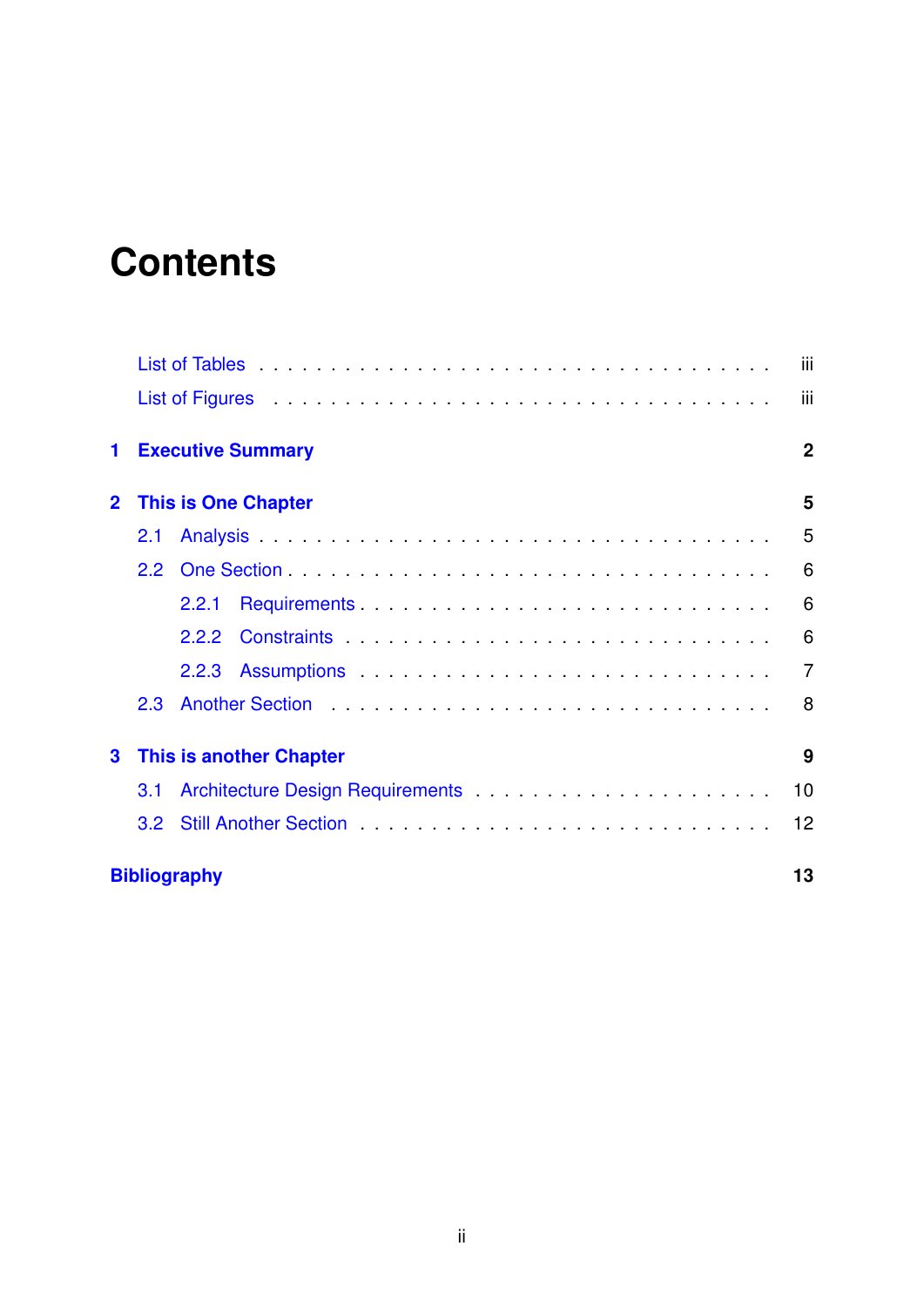# <span id="page-2-0"></span>**List of Tables**

<span id="page-2-1"></span>

# **List of Figures**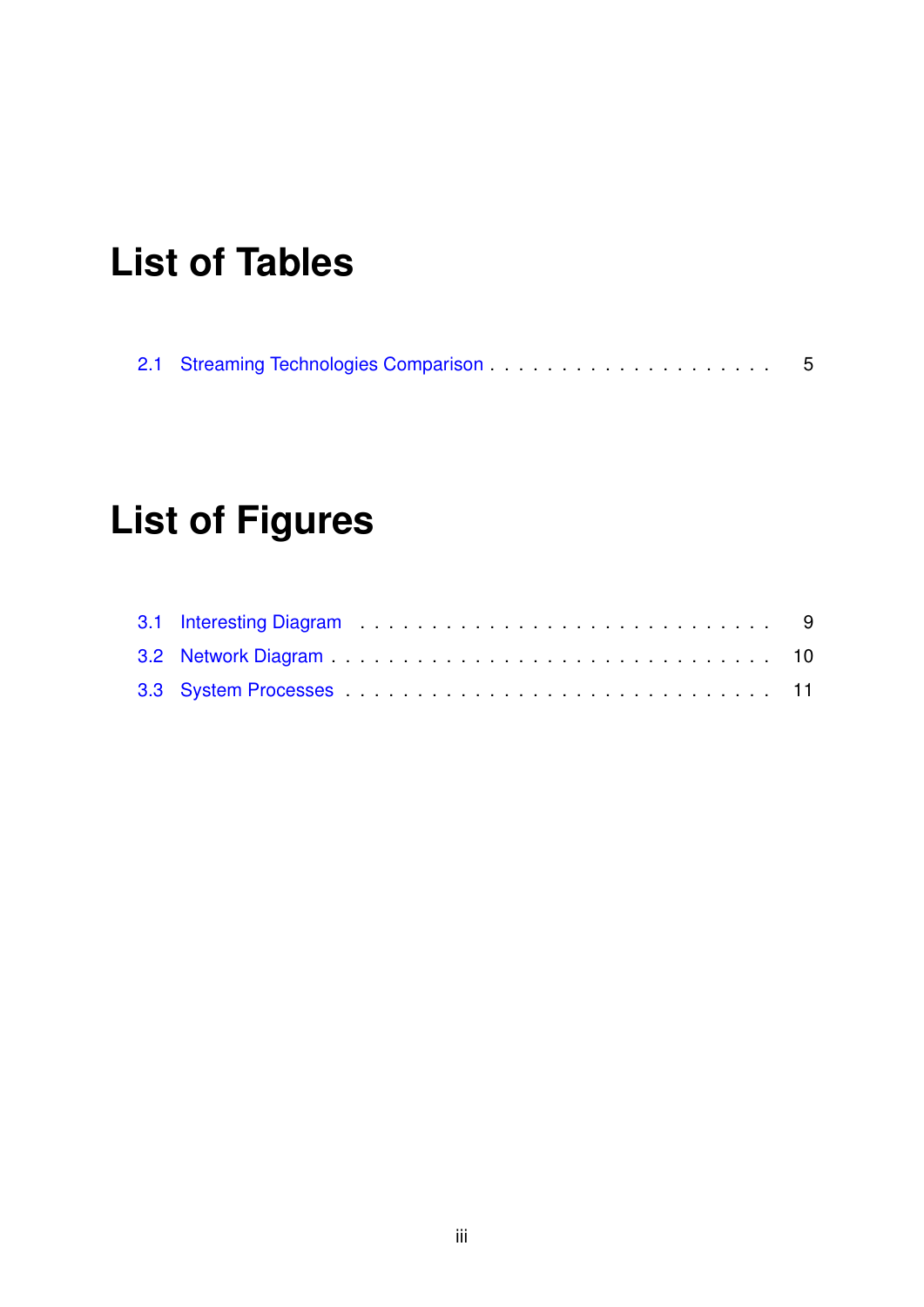## **Acronyms**

- <span id="page-3-2"></span>**IP** Internet Protocol
- <span id="page-3-0"></span>**LTE** Long Term Evolution
- **IP** Internet Protocol
- <span id="page-3-3"></span>**VoIP** Voice over Internet Protocol
- <span id="page-3-1"></span>**4G** 4th Generation of Mobile Telecommunications Technology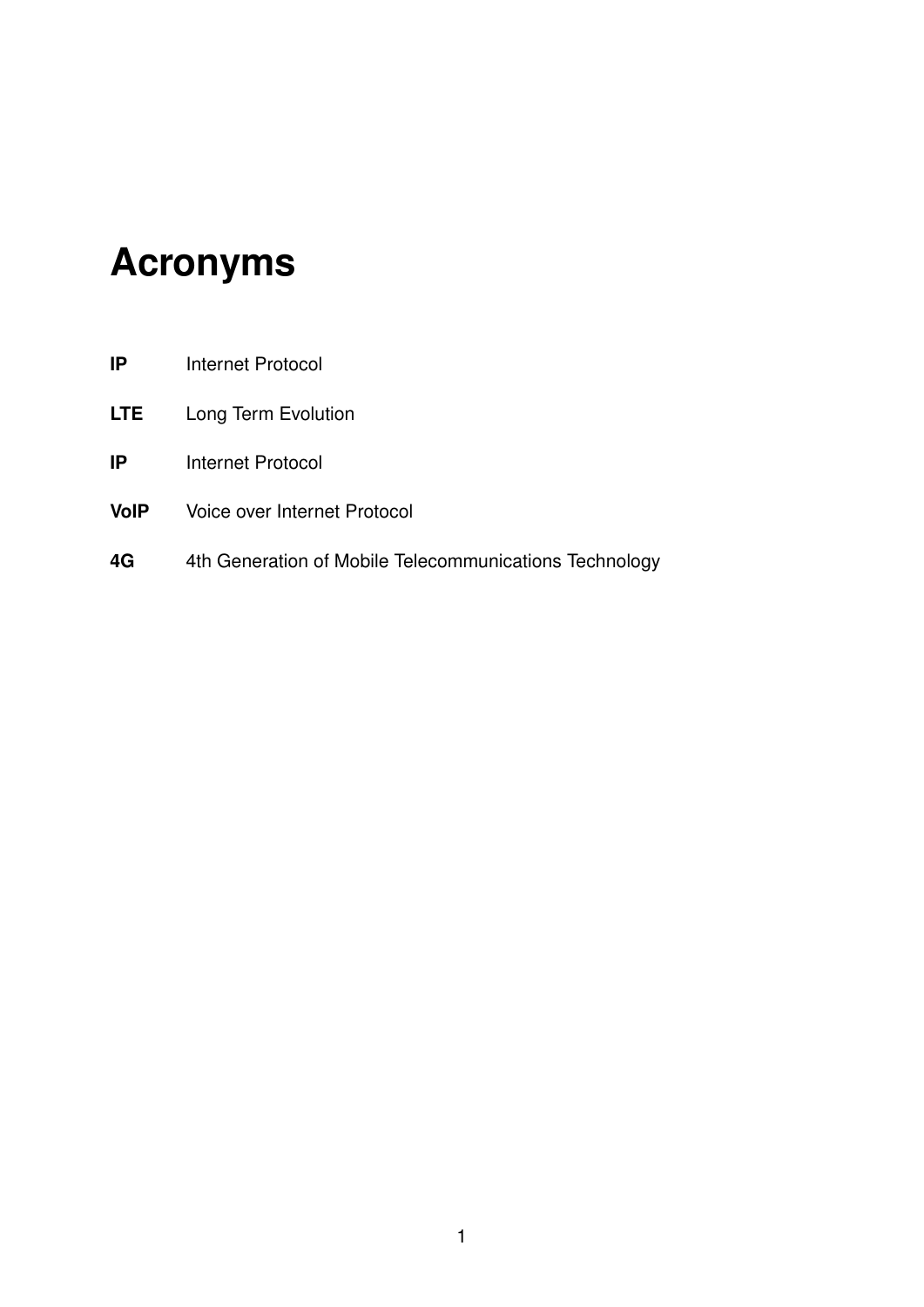### <span id="page-4-0"></span>**Chapter 1**

### **Executive Summary**

This work studies the feasibility of a new telco company based on Long Term Evolution [\(LTE\)](#page-3-0) technology. The motivation behind the study is to add mobility to today's high speed connections using a broadband mobile communication technology, such as 4th Generation of Mobile Telecommunications Technology [\(4G\)](#page-3-1) networks and beyond, based on [LTE.](#page-3-0)

```
vagrant@mgmt :∼$ ssh - keyscan lbal web1 web2 ... web6 >> . ssh /
   known_hosts
# lbal SSH -2.0 - OpenSSH_6 .6.1 p1 Ubuntu -2 ubuntu2 .8
# lbal SSH -2.0 - OpenSSH_6 .6.1 p1 Ubuntu -2 ubuntu2 .8
# web1 SSH -2.0 - OpenSSH_6 .6.1 p1 Ubuntu -2 ubuntu2 .8
....
# web6 SSH -2.0 - OpenSSH_6 .6.1 p1 Ubuntu -2 ubuntu2 .8
```
Lorem ipsum dolor sit amet, consectetuer adipiscing elit. Ut purus elit, vestibulum ut, placerat ac, adipiscing vitae, felis. Curabitur dictum gravida mauris. Nam arcu libero, nonummy eget, consectetuer id, vulputate a, magna. Donec vehicula augue eu neque. Pellentesque habitant morbi tristique senectus et netus et malesuada fames ac turpis egestas. Mauris ut leo. Cras viverra metus rhoncus sem. Nulla et lectus vestibulum urna fringilla ultrices. Phasellus eu tellus sit amet tortor gravida placerat. Integer sapien est, iaculis in, pretium quis, viverra ac, nunc. Praesent eget sem vel leo ultrices bibendum. Aenean faucibus. Morbi dolor nulla, malesuada eu, pulvinar at, mollis ac, nulla. Curabitur auctor semper nulla. Donec varius orci eget risus. Duis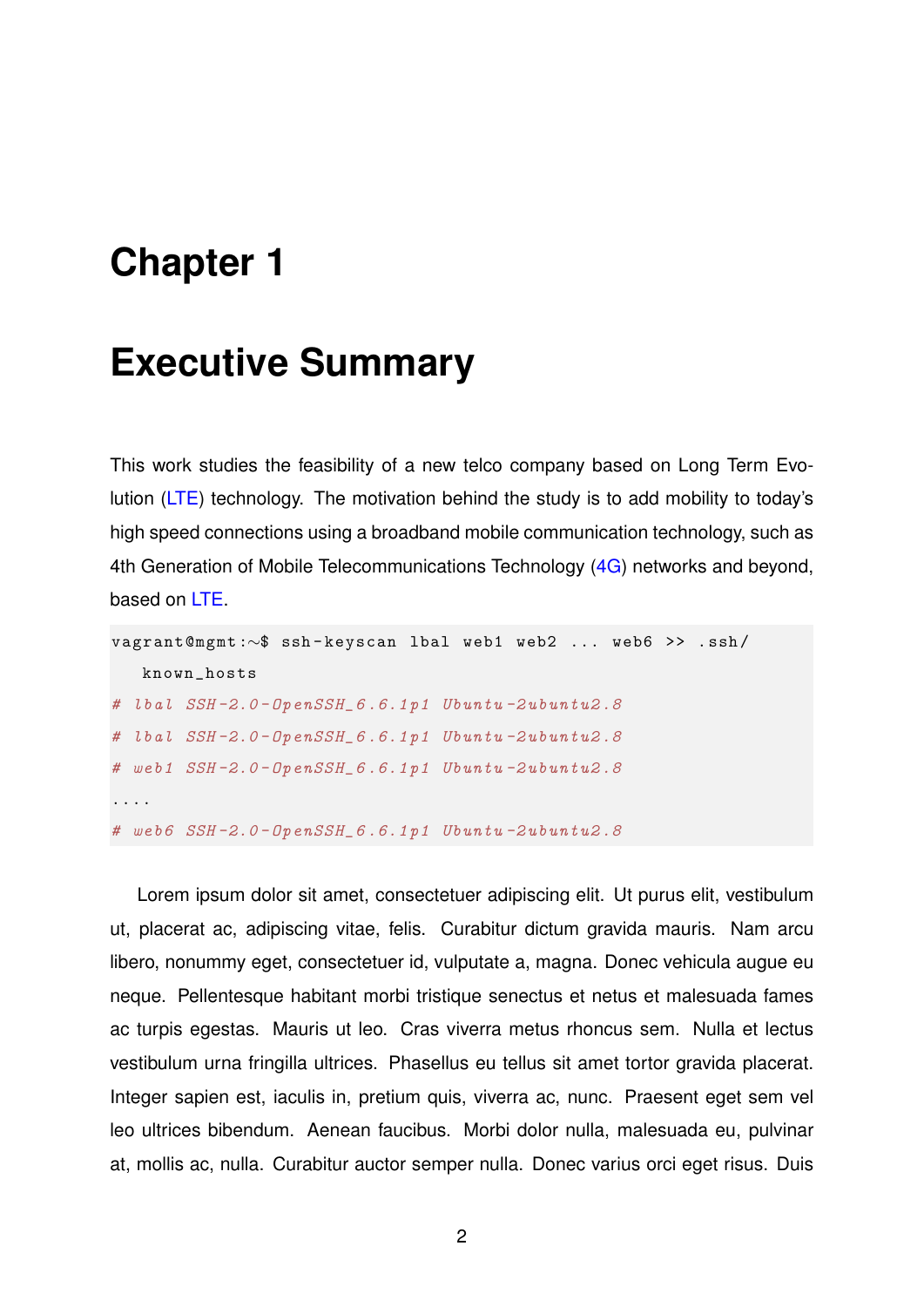nibh mi, congue eu, accumsan eleifend, sagittis quis, diam. Duis eget orci sit amet orci dignissim rutrum.

Nam dui ligula, fringilla a, euismod sodales, sollicitudin vel, wisi. Morbi auctor lorem non justo. Nam lacus libero, pretium at, lobortis vitae, ultricies et, tellus. Donec aliquet, tortor sed accumsan bibendum, erat ligula aliquet magna, vitae ornare odio metus a mi. Morbi ac orci et nisl hendrerit mollis. Suspendisse ut massa. Cras nec ante. Pellentesque a nulla. Cum sociis natoque penatibus et magnis dis parturient montes, nascetur ridiculus mus. Aliquam tincidunt urna. Nulla ullamcorper vestibulum turpis. Pellentesque cursus luctus mauris.

Nulla malesuada porttitor diam. Donec felis erat, congue non, volutpat at, tincidunt tristique, libero. Vivamus viverra fermentum felis. Donec nonummy pellentesque ante. Phasellus adipiscing semper elit. Proin fermentum massa ac quam. Sed diam turpis, molestie vitae, placerat a, molestie nec, leo. Maecenas lacinia. Nam ipsum ligula, eleifend at, accumsan nec, suscipit a, ipsum. Morbi blandit ligula feugiat magna. Nunc eleifend consequat lorem. Sed lacinia nulla vitae enim. Pellentesque tincidunt purus vel magna. Integer non enim. Praesent euismod nunc eu purus. Donec bibendum quam in tellus. Nullam cursus pulvinar lectus. Donec et mi. Nam vulputate metus eu enim. Vestibulum pellentesque felis eu massa.

Quisque ullamcorper placerat ipsum. Cras nibh. Morbi vel justo vitae lacus tincidunt ultrices. Lorem ipsum dolor sit amet, consectetuer adipiscing elit. In hac habitasse platea dictumst. Integer tempus convallis augue. Etiam facilisis. Nunc elementum fermentum wisi. Aenean placerat. Ut imperdiet, enim sed gravida sollicitudin, felis odio placerat quam, ac pulvinar elit purus eget enim. Nunc vitae tortor. Proin tempus nibh sit amet nisl. Vivamus quis tortor vitae risus porta vehicula.

Fusce mauris. Vestibulum luctus nibh at lectus. Sed bibendum, nulla a faucibus semper, leo velit ultricies tellus, ac venenatis arcu wisi vel nisl. Vestibulum diam. Aliquam pellentesque, augue quis sagittis posuere, turpis lacus congue quam, in hendrerit risus eros eget felis. Maecenas eget erat in sapien mattis porttitor. Vestibulum porttitor. Nulla facilisi. Sed a turpis eu lacus commodo facilisis. Morbi fringilla, wisi in dignissim interdum, justo lectus sagittis dui, et vehicula libero dui cursus dui. Mauris tempor ligula sed lacus. Duis cursus enim ut augue. Cras ac magna. Cras nulla. Nulla egestas. Curabitur a leo. Quisque egestas wisi eget nunc. Nam feugiat lacus vel est.

3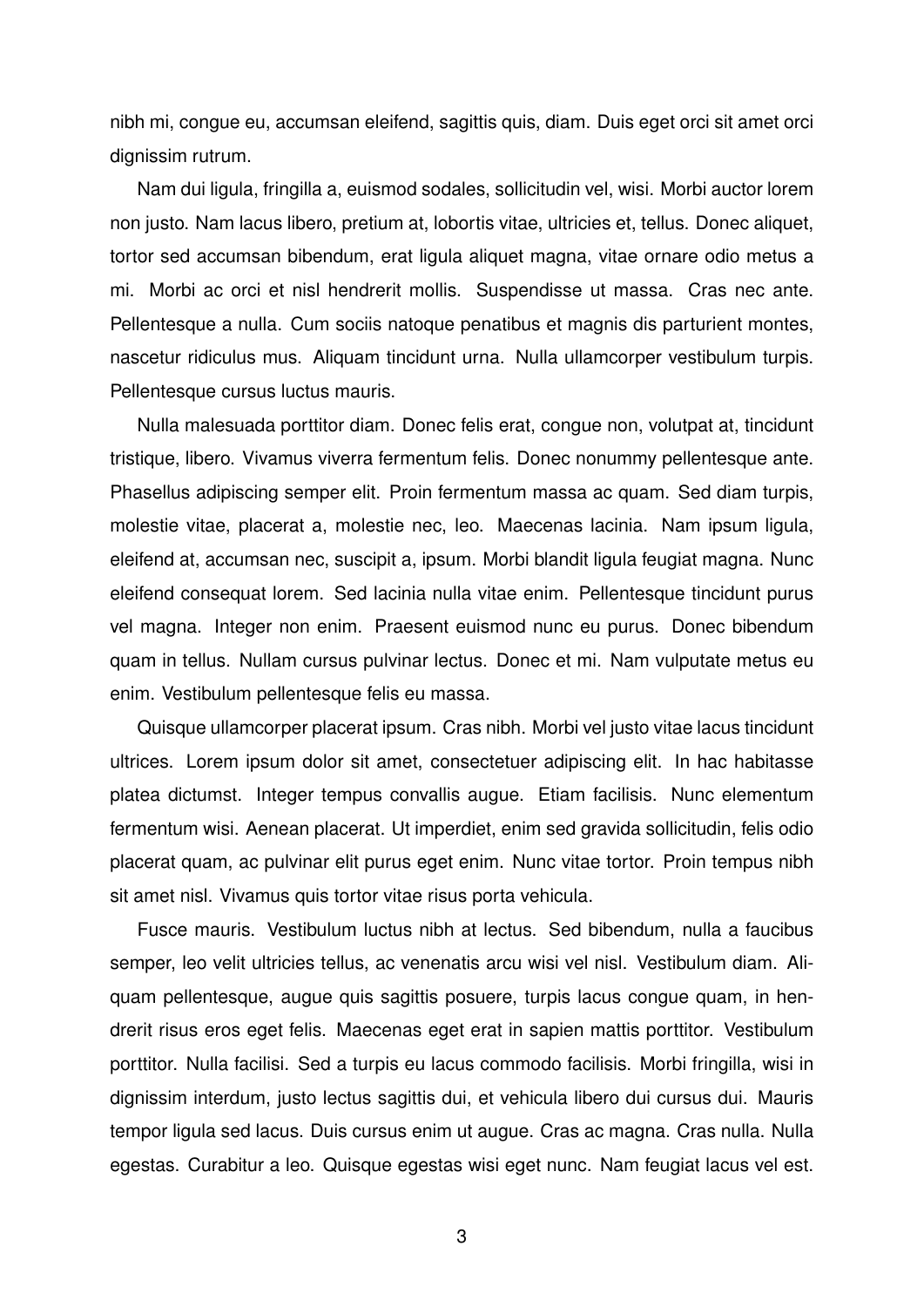Curabitur consectetuer.

Suspendisse vel felis. Ut lorem lorem, interdum eu, tincidunt sit amet, laoreet vitae, arcu. Aenean faucibus pede eu ante. Praesent enim elit, rutrum at, molestie non, nonummy vel, nisl. Ut lectus eros, malesuada sit amet, fermentum eu, sodales cursus, magna. Donec eu purus. Quisque vehicula, urna sed ultricies auctor, pede lorem egestas dui, et convallis elit erat sed nulla. Donec luctus. Curabitur et nunc. Aliquam dolor odio, commodo pretium, ultricies non, pharetra in, velit. Integer arcu est, nonummy in, fermentum faucibus, egestas vel, odio.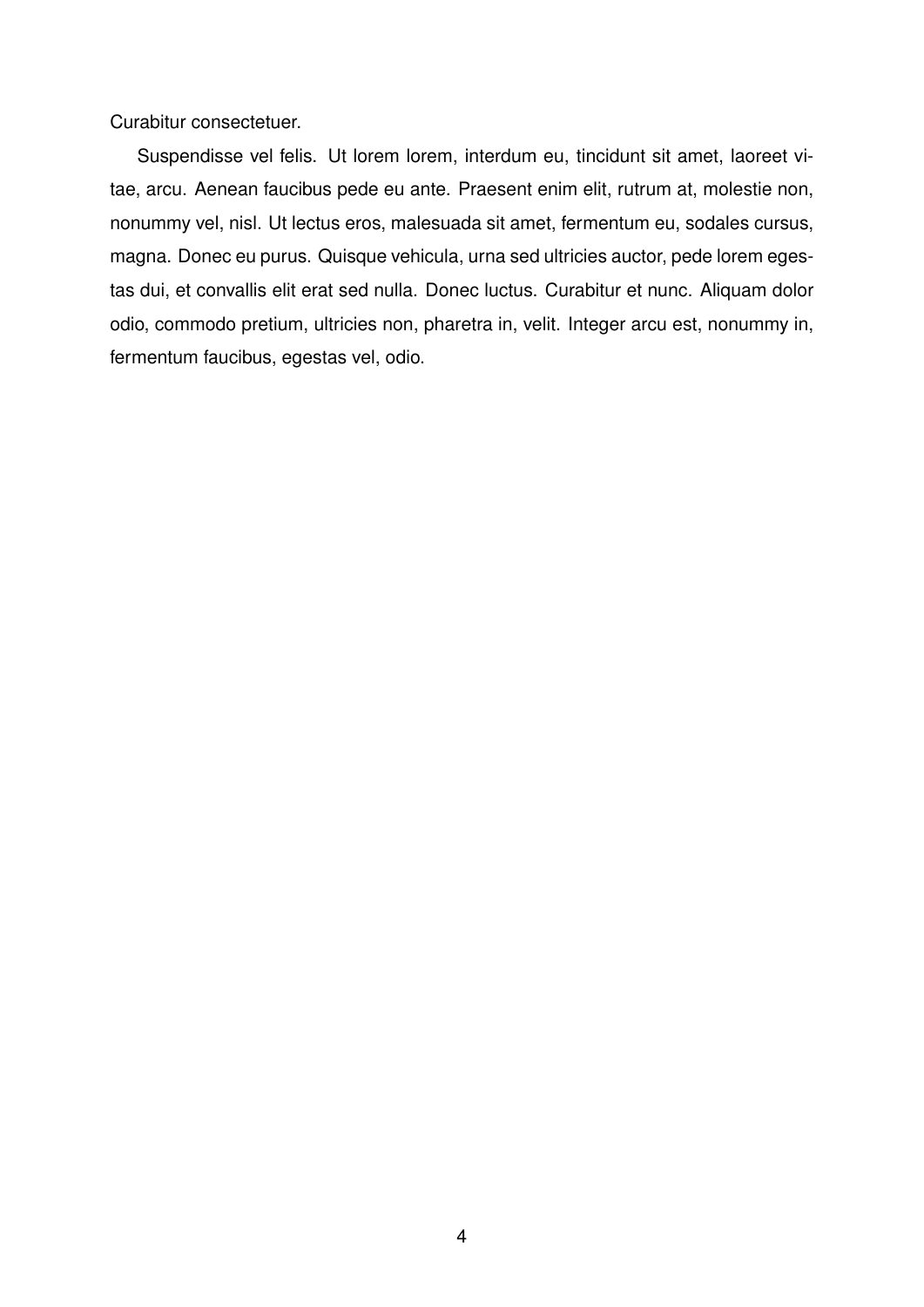## <span id="page-7-0"></span>**Chapter 2**

## **This is One Chapter**

Current service providers only cover rural locations with slower connections and, therefore, with limited services [\[1\]](#page-15-1).

### <span id="page-7-1"></span>**2.1 Analysis**

The **Telephone** service over Internet Protocol [\(IP\)](#page-3-2) technology using Voice over Internet Protocol [\(VoIP\)](#page-3-3) telephones, television sets, computers and mobile phones is included for business consumers due to the need for video-conferences (see Table [2.1\)](#page-7-2) and the facility to have meetings using this technology.

Aliquam lectus. Vivamus leo. Quisque ornare tellus ullamcorper nulla. Mauris porttitor pharetra tortor. Sed fringilla justo sed mauris. Mauris tellus. Sed non leo. Nullam elementum, magna in cursus sodales, augue est scelerisque sapien, venenatis congue nulla arcu et pede. Ut suscipit enim vel sapien. Donec congue. Maecenas urna mi, suscipit in, placerat ut, vestibulum ut, massa. Fusce ultrices nulla et nisl.

<span id="page-7-2"></span>

|                           | Dynamic     | Smooth      | <b>HLS</b>  |
|---------------------------|-------------|-------------|-------------|
|                           | Streaming   | Streaming   |             |
| <b>Streaming Protocol</b> | <b>RTMP</b> | <b>HTTP</b> | <b>HTTP</b> |
| <b>Video Codec</b>        | H.264, VP6  | H.264       | H.264       |
| <b>Audio Codec</b>        | AAC, MP3    | WMA, AAC    | AAC, MP3    |
| <b>Container Format</b>   | MP4, FLV,   | MP4         | MPEG2-TS    |
| iOS                       | <b>NO</b>   | <b>YES</b>  | <b>YES</b>  |
| Android                   | NΟ          | <b>YES</b>  | <b>YES</b>  |

**Table 2.1:** Streaming Technologies Comparison

Nam quis enim. Quisque ornare dui a tortor. Fusce consequat lacus pellentesque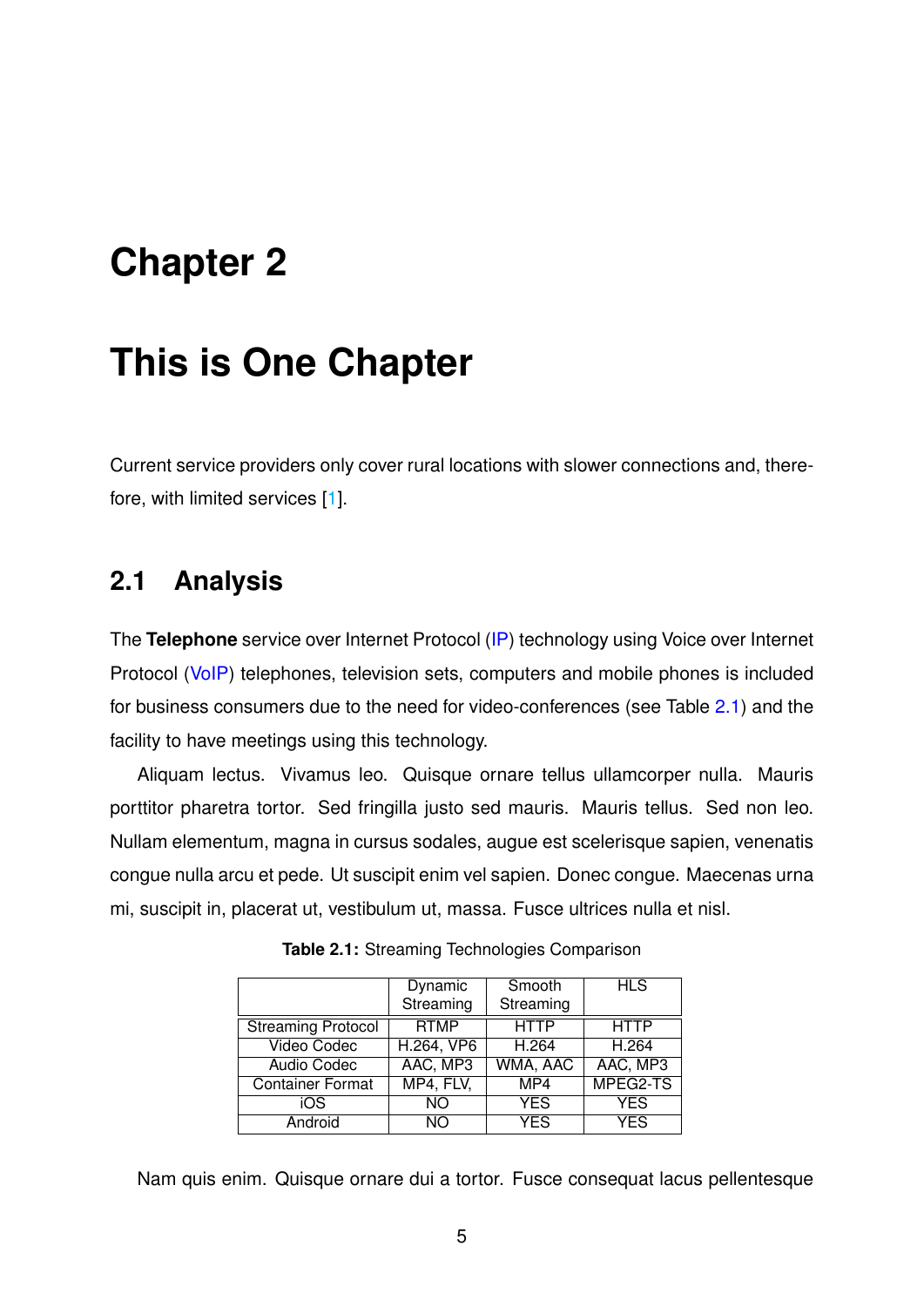metus. Duis euismod. Duis non quam. Maecenas vitae dolor in ipsum auctor vehicula. Vivamus nec nibh eget wisi varius pulvinar. Cras a lacus. Etiam et massa. Donec in nisl sit amet dui imperdiet vestibulum. Duis porttitor nibh id eros.

#### <span id="page-8-0"></span>**2.2 One Section**

Suspendisse in odio. In elit diam, cursus vitae, venenatis in, molestie in, leo. Cras ornare. Nulla libero. Phasellus feugiat mattis libero. Sed vehicula aliquam ligula. Nullam lacinia, felis vel dignissim sodales, enim lectus lobortis diam, quis nonummy mauris odio auctor tortor. Integer in dui nec lacus bibendum ultrices. Etiam odio elit, aliquam et, porttitor id, interdum cursus, elit. Nulla eleifend tempor mauris. In vel arcu quis pede laoreet vulputate.

Morbi pharetra magna a lorem. Cras sapien. Duis porttitor vehicula urna. Phasellus iaculis, mi vitae varius consequat, purus nibh sollicitudin mauris, quis aliquam felis dolor vel elit. Quisque neque mi, bibendum non, tristique convallis, congue eu, quam. Etiam vel felis. Quisque ac ligula at orci pulvinar rutrum. Donec mi eros, sagittis eu, consectetuer sed, sagittis sed, lorem. Nunc sed eros. Nullam pellentesque ante quis lectus. Vivamus lacinia, sapien vel fermentum placerat, purus nisl aliquet odio, et porta wisi dui nec nunc. Fusce porta cursus libero.

#### <span id="page-8-1"></span>**2.2.1 Requirements**

Here are the Requirements for the System:

- **R01** All tenants have a requirement for security boundary;
- **R02** Integer adipiscing semper ligula. Nunc molestie, nisl sit amet cursus convallis, sapien lectus pretium metus, vitae pretium enim wisi id lectus;
- **R03** Quisque facilisis erat a dui;

**R04** Bla, bla, bla.

#### <span id="page-8-2"></span>**2.2.2 Constraints**

Here are the Constraints for the System:

6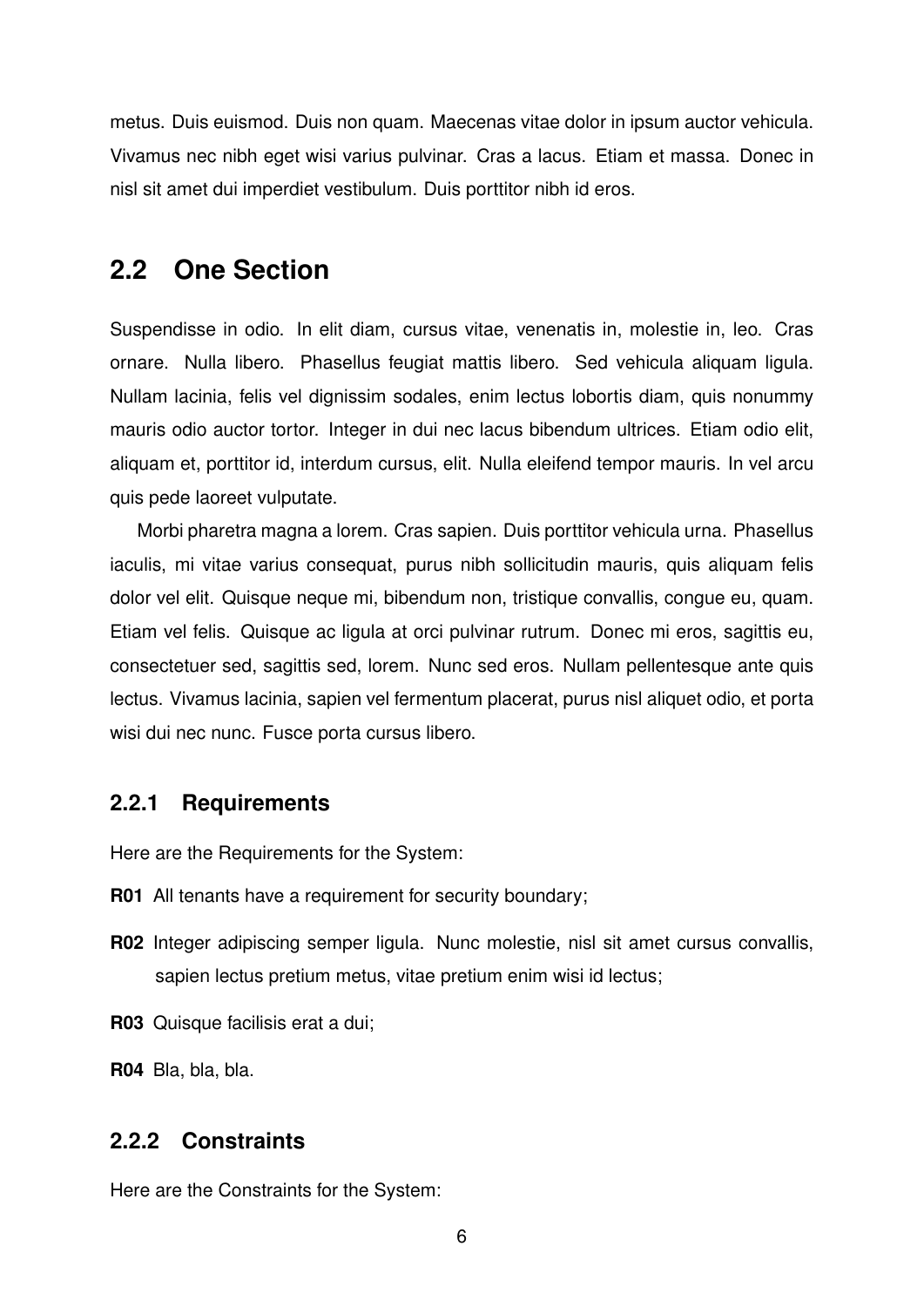**C01** All tenants have a requirement for security boundary;

- **C02** Integer adipiscing semper ligula. Nunc molestie, nisl sit amet cursus convallis, sapien lectus pretium metus, vitae pretium enim wisi id lectus;
- **C03** Quisque facilisis erat a dui.

#### <span id="page-9-0"></span>**2.2.3 Assumptions**

Here are the Requirements for the System:

- **A01** All tenants have a requirement for security boundary;
- **A02** Integer adipiscing semper ligula. Nunc molestie, nisl sit amet cursus convallis, sapien lectus pretium metus, vitae pretium enim wisi id lectus;

**A03** Quisque facilisis erat a dui.

**A04** Bla, bla, bla.

Suspendisse in odio. In elit diam, cursus vitae, venenatis in, molestie in, leo. Cras ornare. Nulla libero. Phasellus feugiat mattis libero. Sed vehicula aliquam ligula. Nullam lacinia, felis vel dignissim sodales, enim lectus lobortis diam, quis nonummy mauris odio auctor tortor. Integer in dui nec lacus bibendum ultrices. Etiam odio elit, aliquam et, porttitor id, interdum cursus, elit. Nulla eleifend tempor mauris. In vel arcu quis pede laoreet vulputate.

Morbi pharetra magna a lorem. Cras sapien. Duis porttitor vehicula urna. Phasellus iaculis, mi vitae varius consequat, purus nibh sollicitudin mauris, quis aliquam felis dolor vel elit. Quisque neque mi, bibendum non, tristique convallis, congue eu, quam. Etiam vel felis. Quisque ac ligula at orci pulvinar rutrum. Donec mi eros, sagittis eu, consectetuer sed, sagittis sed, lorem. Nunc sed eros. Nullam pellentesque ante quis lectus. Vivamus lacinia, sapien vel fermentum placerat, purus nisl aliquet odio, et porta wisi dui nec nunc. Fusce porta cursus libero.

Quisque eu mi a augue mollis posuere. Donec tincidunt, lorem at vestibulum pulvinar, felis purus nonummy urna, at accumsan purus dui nec leo. Praesent tortor turpis, vehicula in, aliquet ut, dignissim ac, leo. Curabitur sagittis mi id eros. In magna. Sed vitae elit facilisis elit semper sollicitudin. Curabitur convallis tempor nulla. Nullam non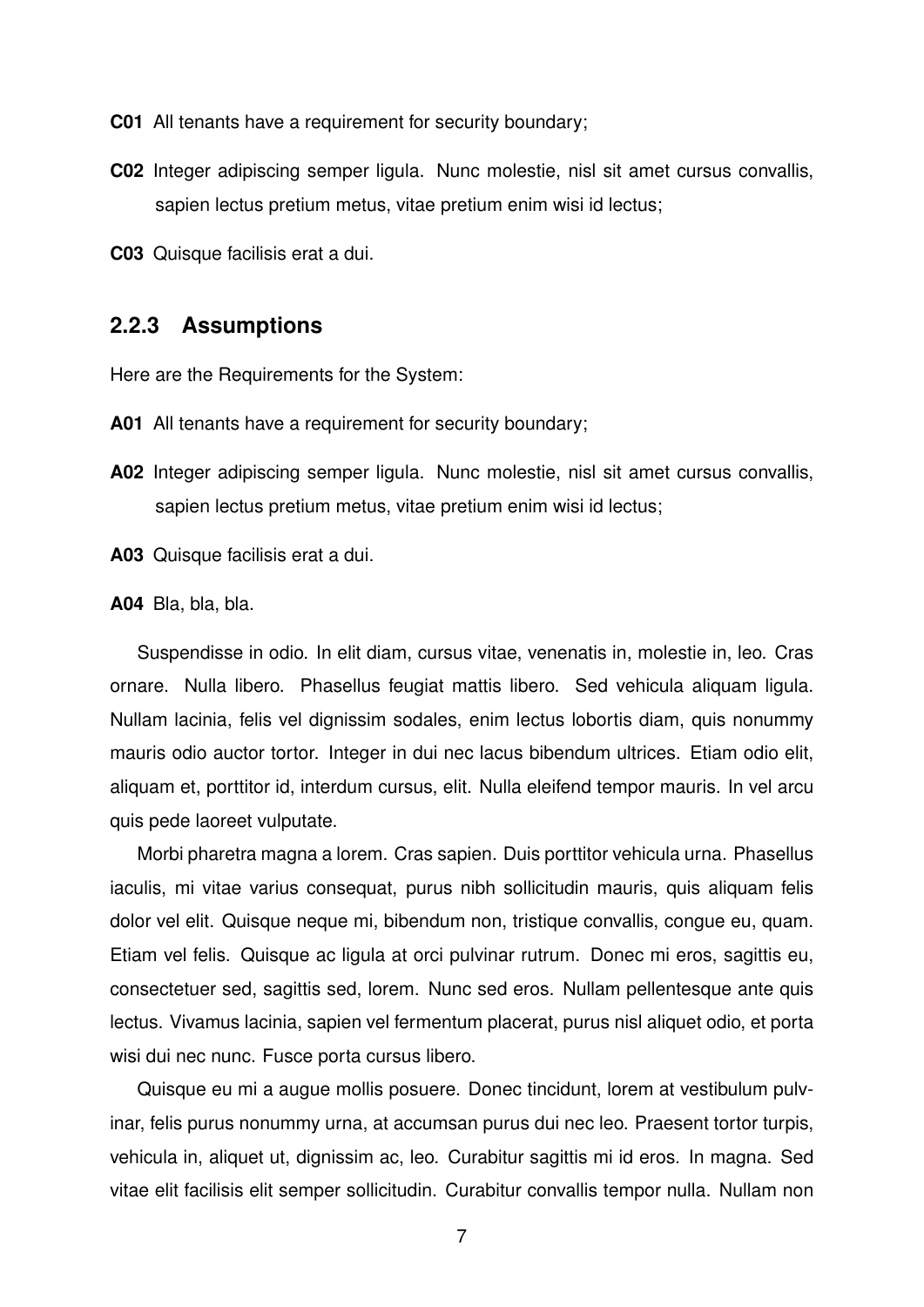turpis a pede sagittis ultrices. Etiam vulputate pede in ligula. Sed a ante id metus pellentesque suscipit. Sed adipiscing justo vitae sapien. Nunc posuere, pede ullamcorper gravida egestas, justo libero tincidunt arcu, vitae pellentesque arcu leo ut mauris. Pellentesque auctor mauris sit amet elit luctus fringilla. Cras sed wisi. Morbi luctus enim vitae tellus. Vivamus venenatis sodales libero.

#### <span id="page-10-0"></span>**2.3 Another Section**

Maecenas dui. Aliquam volutpat auctor lorem. Cras placerat est vitae lectus. Curabitur massa lectus, rutrum euismod, dignissim ut, dapibus a, odio. Ut eros erat, vulputate ut, interdum non, porta eu, erat. Cras fermentum, felis in porta congue, velit leo facilisis odio, vitae consectetuer lorem quam vitae orci. Sed ultrices, pede eu placerat auctor, ante ligula rutrum tellus, vel posuere nibh lacus nec nibh. Maecenas laoreet dolor at enim. Donec molestie dolor nec metus. Vestibulum libero. Sed quis erat. Sed tristique. Duis pede leo, fermentum quis, consectetuer eget, vulputate sit amet, erat.

Donec vitae velit. Suspendisse porta fermentum mauris. Ut vel nunc non mauris pharetra varius. Duis consequat libero quis urna. Maecenas at ante. Vivamus varius, wisi sed egestas tristique, odio wisi luctus nulla, lobortis dictum dolor ligula in lacus. Vivamus aliquam, urna sed interdum porttitor, metus orci interdum odio, sit amet euismod lectus felis et leo. Praesent ac wisi. Nam suscipit vestibulum sem. Praesent eu ipsum vitae pede cursus venenatis. Duis sed odio. Vestibulum eleifend. Nulla ut massa. Proin rutrum mattis sapien. Curabitur dictum gravida ante.

Phasellus placerat vulputate quam. Maecenas at tellus. Pellentesque neque diam, dignissim ac, venenatis vitae, consequat ut, lacus. Nam nibh. Vestibulum fringilla arcu mollis arcu. Sed et turpis. Donec sem tellus, volutpat et, varius eu, commodo sed, lectus. Lorem ipsum dolor sit amet, consectetuer adipiscing elit. Quisque enim arcu, suscipit nec, tempus at, imperdiet vel, metus. Morbi volutpat purus at erat. Donec dignissim, sem id semper tempus, nibh massa eleifend turpis, sed pellentesque wisi purus sed libero. Nullam lobortis tortor vel risus. Pellentesque consequat nulla eu tellus. Donec velit. Aliquam fermentum, wisi ac rhoncus iaculis, tellus nunc malesuada orci, quis volutpat dui magna id mi. Nunc vel ante. Duis vitae lacus. Cras nec ipsum.

8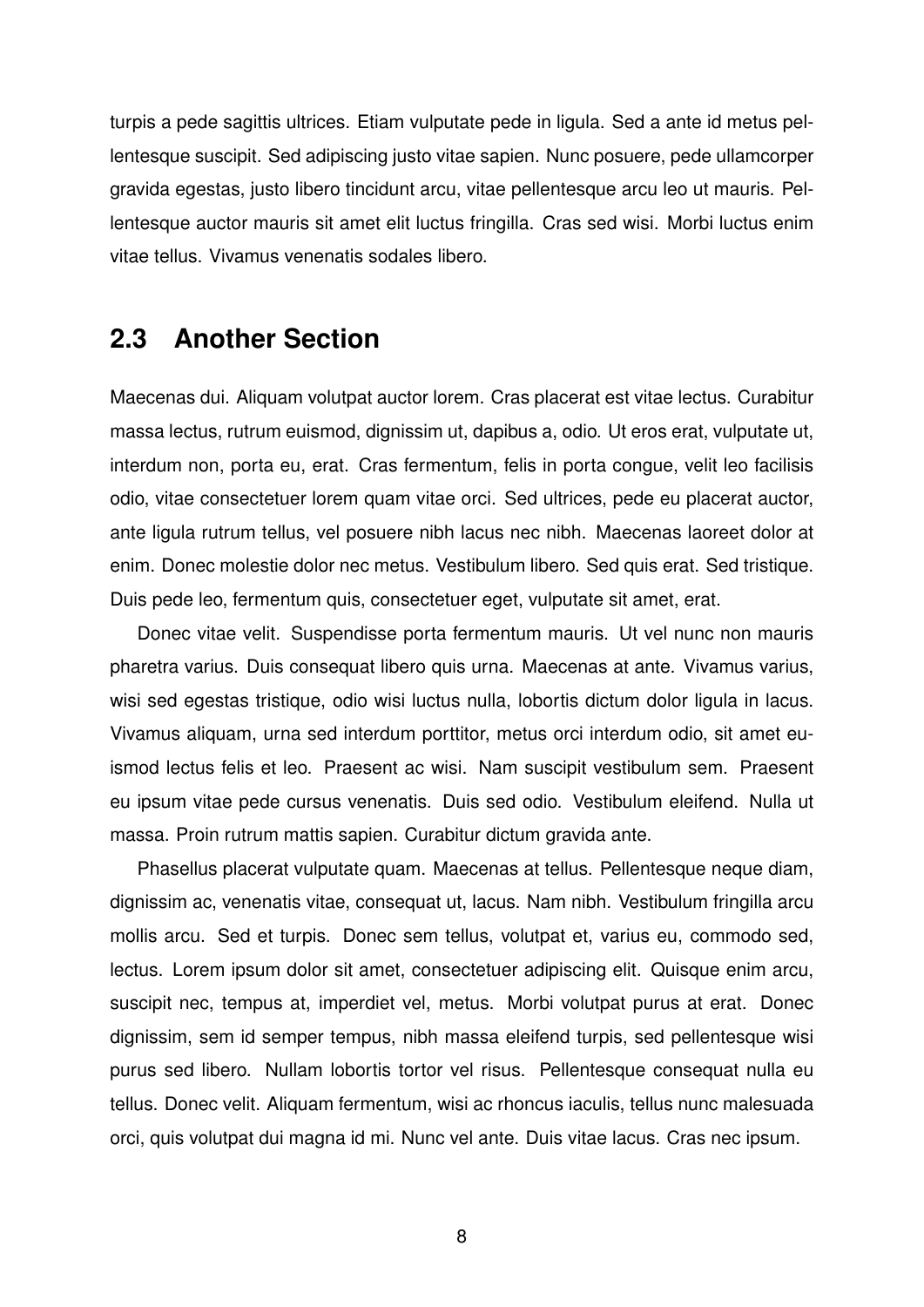## <span id="page-11-0"></span>**Chapter 3**

### **This is another Chapter**

This chapter has an important role since it represents the structure and design of the physical network and the choices made for the various components of the network (see Figure [3.1,](#page-11-1) as well as the choices made for the deployment [\[2\]](#page-15-2).

Suspendisse vitae elit. Aliquam arcu neque, ornare in, ullamcorper quis, commodo eu, libero. Fusce sagittis erat at erat tristique mollis. Maecenas sapien libero, molestie et, lobortis in, sodales eget, dui. Morbi ultrices rutrum lorem. Nam elementum ullamcorper leo. Morbi dui. Aliquam sagittis. Nunc placerat. Pellentesque tristique sodales est. Maecenas imperdiet lacinia velit. Cras non urna. Morbi eros pede, suscipit ac, varius vel, egestas non, eros. Praesent malesuada, diam id pretium elementum, eros sem dictum tortor, vel consectetuer odio sem sed wisi.

<span id="page-11-1"></span>

**Figure 3.1:** Interesting Diagram

Etiam pede massa, dapibus vitae, rhoncus in, placerat posuere, odio. Vestibulum luctus commodo lacus. Morbi lacus dui, tempor sed, euismod eget, condimentum at,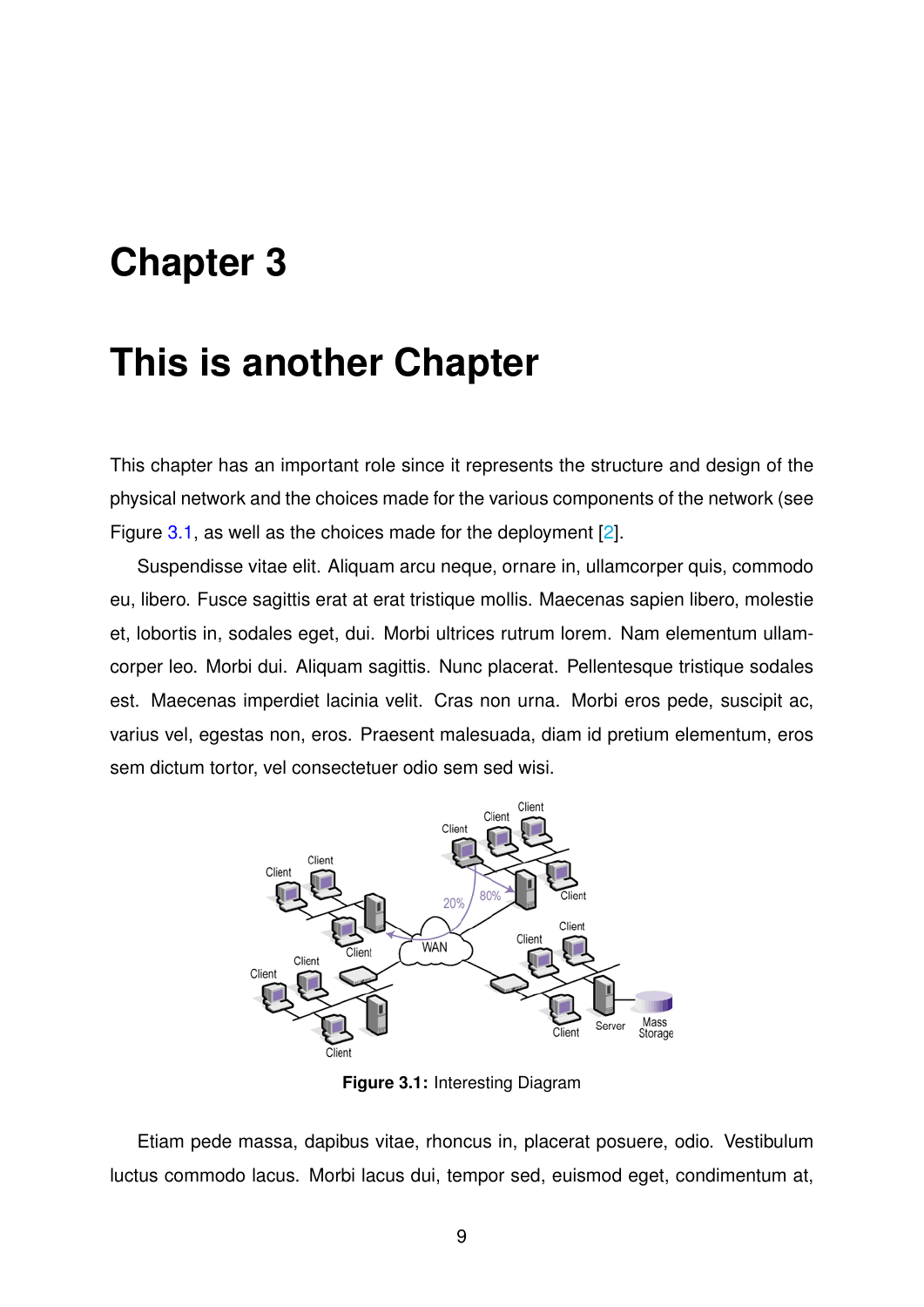tortor. Phasellus aliquet odio ac lacus tempor faucibus. Praesent sed sem. Praesent iaculis. Cras rhoncus tellus sed justo ullamcorper sagittis. Donec quis orci. Sed ut tortor quis tellus euismod tincidunt. Suspendisse congue nisl eu elit. Aliquam tortor diam, tempus id, tristique eget, sodales vel, nulla. Praesent tellus mi, condimentum sed, viverra at, consectetuer quis, lectus. In auctor vehicula orci. Sed pede sapien, euismod in, suscipit in, pharetra placerat, metus. Vivamus commodo dui non odio. Donec et felis.

#### <span id="page-12-0"></span>**3.1 Architecture Design Requirements**

And here another diagram of a network (Figure [3.2\)](#page-12-1) created with <https://www.draw.io> and then exported as "PDF" crop format.

<span id="page-12-1"></span>

**Figure 3.2:** Network Diagram

Quisque facilisis erat a dui. Nam malesuada ornare dolor. Cras gravida, diam sit amet rhoncus ornare, erat elit consectetuer erat, id egestas pede nibh eget odio. Proin tincidunt, velit vel porta elementum, magna diam molestie sapien, non aliquet massa pede eu diam. Aliquam iaculis. Fusce et ipsum et nulla tristique facilisis. Donec eget sem sit amet ligula viverra gravida. Etiam vehicula urna vel turpis.

Now an example of a Flowchart for a system, in Figure [3.3,](#page-13-0) created with [https:](https://www.draw.io) [//www.draw.io](https://www.draw.io) and then exported as "PDF" crop format (a true vector image that can be scaled to no end, with no pixels or distortion).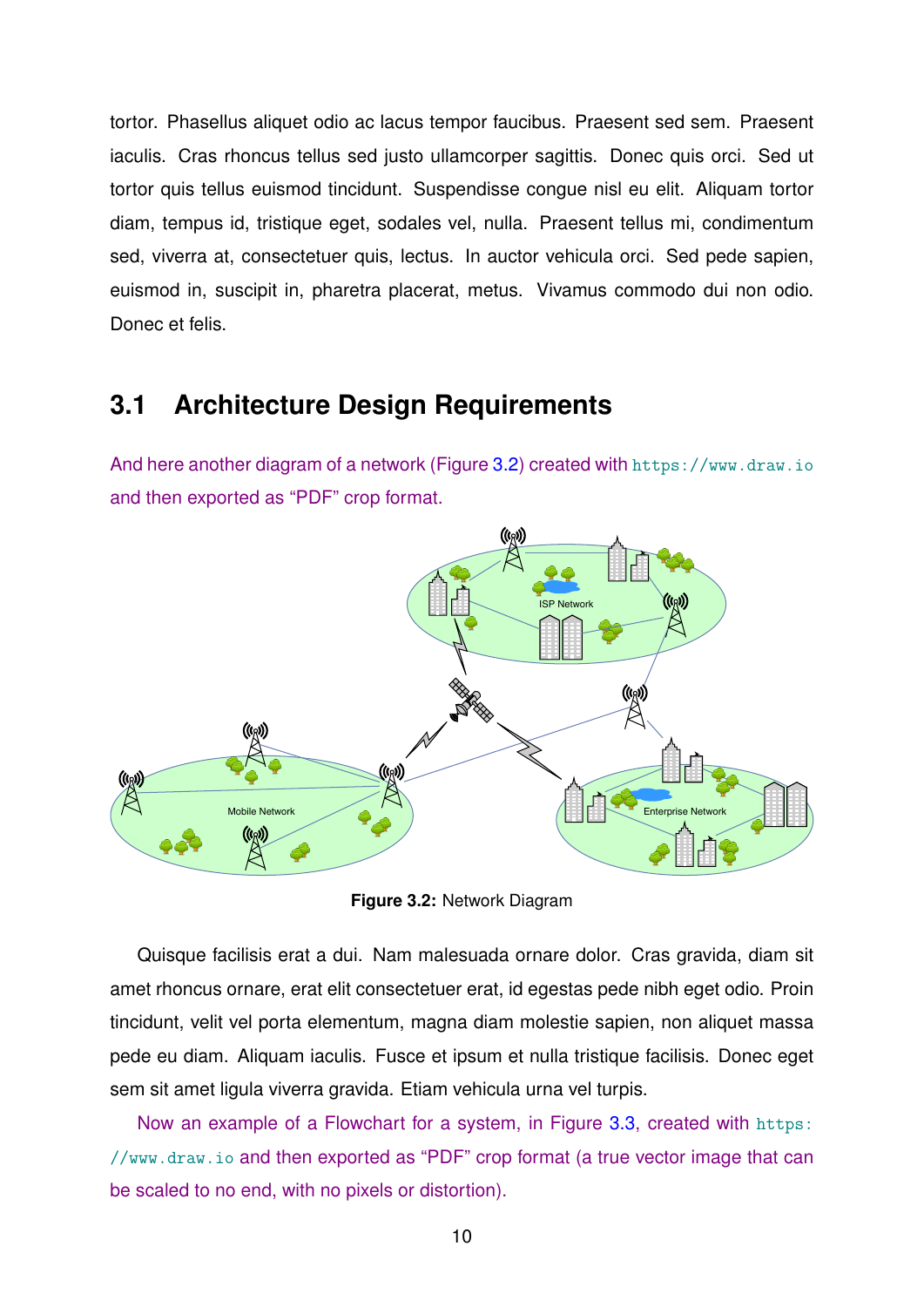<span id="page-13-0"></span>

**Figure 3.3:** System Processes

Suspendisse sagittis ante a urna. Morbi a est quis orci consequat rutrum. Nullam egestas feugiat felis. Integer adipiscing semper ligula. Nunc molestie, nisl sit amet cursus convallis, sapien lectus pretium metus, vitae pretium enim wisi id lectus. Donec vestibulum. Etiam vel nibh. Nulla facilisi. Mauris pharetra. Donec augue. Fusce ultrices, neque id dignissim ultrices, tellus mauris dictum elit, vel lacinia enim metus eu nunc.

#### **Listing 3.1:** PYTHON Code

```
1 class TelgramRequestHandler ( object ) :
2 def handle (self):
3 addr = self.client_address [0] # Client IP-
           adress
4 telgram = self.request.recv(1024) # Recieve telgram
```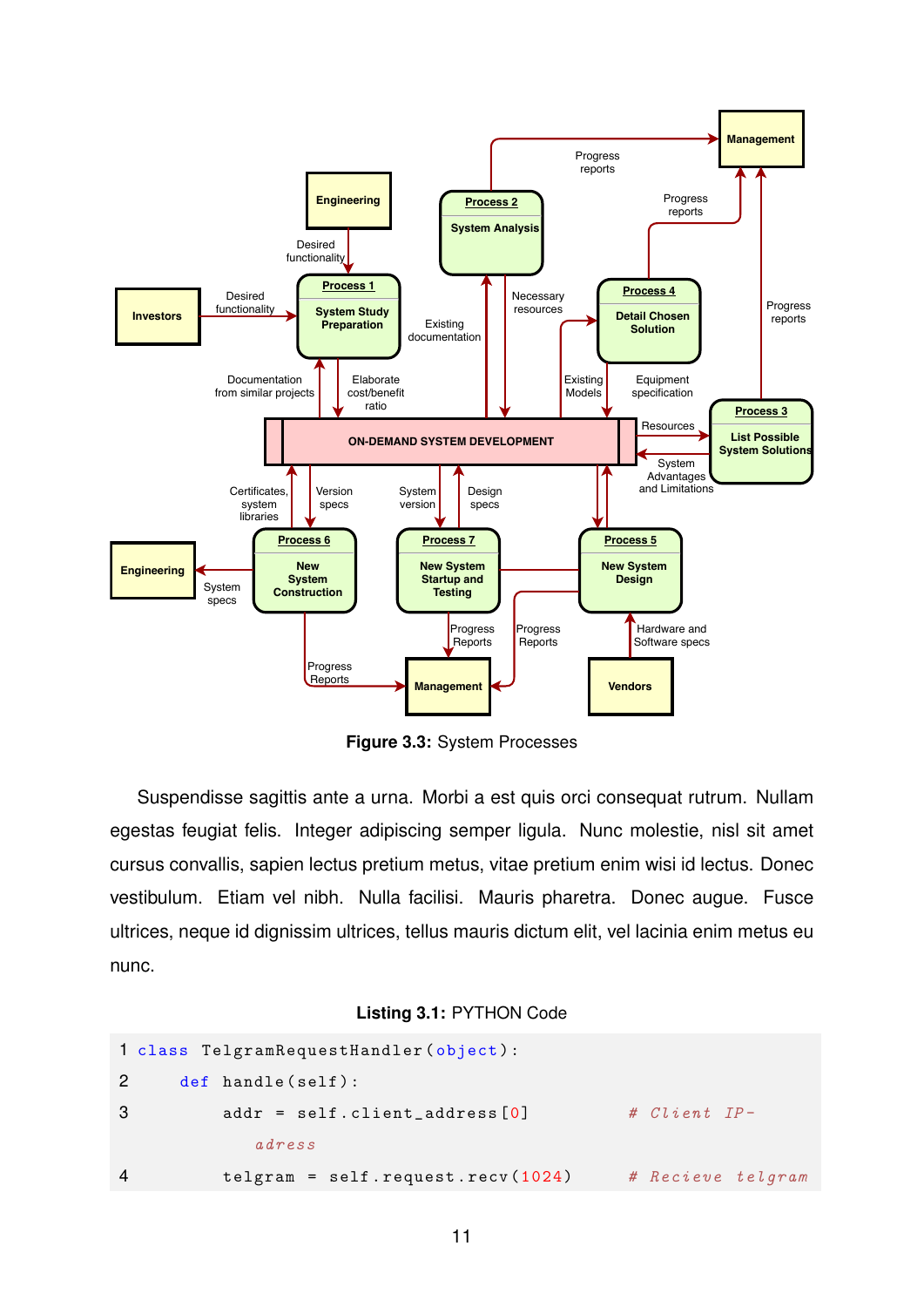|        |  | print "From: %s, Received: %s" % (addr, telgram) |  |  |
|--------|--|--------------------------------------------------|--|--|
| return |  |                                                  |  |  |

Cras gravida, diam sit amet rhoncus ornare, erat elit consectetuer erat, id egestas pede nibh eget odio. Proin tincidunt, velit vel porta elementum, magna diam molestie sapien, non aliquet massa pede eu diam. Aliquam iaculis. Fusce et ipsum et nulla tristique facilisis.

#### <span id="page-14-0"></span>**3.2 Still Another Section**

Morbi sem. Nulla facilisi. Vestibulum ante ipsum primis in faucibus orci luctus et ultrices posuere cubilia Curae; Nulla facilisi. Morbi sagittis ultrices libero. Praesent eu ligula sed sapien auctor sagittis. Class aptent taciti sociosqu ad litora torquent per conubia nostra, per inceptos hymenaeos. Donec vel nunc. Nunc fermentum, lacus id aliquam porta, dui tortor euismod eros, vel molestie ipsum purus eu lacus. Vivamus pede arcu, euismod ac, tempus id, pretium et, lacus. Curabitur sodales dapibus urna. Nunc eu sapien. Donec eget nunc a pede dictum pretium. Proin mauris. Vivamus luctus libero vel nibh.

Fusce tristique risus id wisi. Integer molestie massa id sem. Vestibulum vel dolor. Pellentesque vel urna vel risus ultricies elementum. Quisque sapien urna, blandit nec, iaculis ac, viverra in, odio. In hac habitasse platea dictumst. Morbi neque lacus, convallis vitae, commodo ac, fermentum eu, velit. Sed in orci. In fringilla turpis non arcu. Donec in ante. Phasellus tempor feugiat velit. Aenean varius massa non turpis. Vestibulum ante ipsum primis in faucibus orci luctus et ultrices posuere cubilia Curae;

Aliquam tortor. Morbi ipsum massa, imperdiet non, consectetuer vel, feugiat vel, lorem. Quisque eget lorem nec elit malesuada vestibulum. Quisque sollicitudin ipsum vel sem. Nulla enim. Proin nonummy felis vitae felis. Nullam pellentesque. Duis rutrum feugiat felis. Mauris vel pede sed libero tincidunt mollis. Phasellus sed urna rhoncus diam euismod bibendum. Phasellus sed nisl. Integer condimentum justo id orci iaculis varius. Quisque et lacus. Phasellus elementum, justo at dignissim auctor, wisi odio lobortis arcu, sed sollicitudin felis felis eu neque. Praesent at lacus.